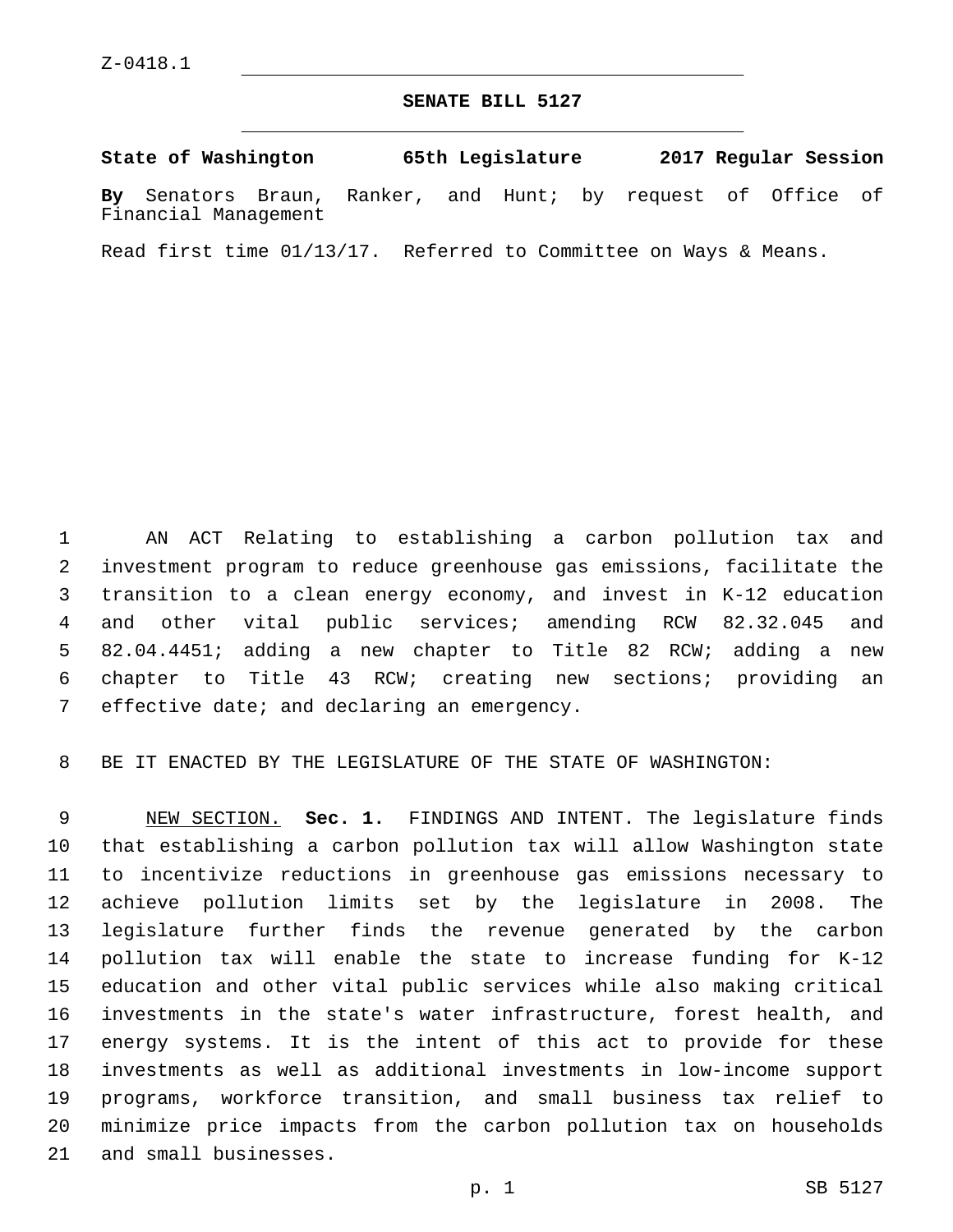| 1              | PART I                                                                                      |
|----------------|---------------------------------------------------------------------------------------------|
| $\overline{a}$ | CARBON POLLUTION TAX                                                                        |
| 3              | NEW SECTION. Sec. 101. DEFINITIONS. The definitions in this                                 |
| 4              | section apply throughout this chapter unless the context clearly                            |
| 5              | requires otherwise.                                                                         |
| 6              | (1) "Aircraft fuel" has the same meaning as provided in RCW                                 |
| 7              | 82.42.010.                                                                                  |
| 8              | (2) "Carbon calculation" means a calculation made by the                                    |
| 9              | department of ecology, in consultation with the department of                               |
| 10             | commerce, for purposes of determining the carbon dioxide emissions                          |
| 11             | from the complete combustion or oxidation of fossil fuels and the                           |
| 12             | carbon dioxide emissions in electricity for use in calculating the                          |
| 13             | tax pursuant to section 102 of this act.                                                    |
| 14             | (3) "Carbon dioxide emissions content inherent in electricity"                              |
| 15             | means the carbon dioxide generated by the production of electricity                         |
| 16             | from fossil fuels.                                                                          |
| 17             | (4) "Carbon dioxide equivalent," "CO <sub>2</sub> equivalent," or "CO <sub>2</sub> e" means |
| 18             | metric measure used to compare the emissions from various<br>a                              |
| 19             | greenhouse gases based on their global warming potential.                                   |
| 20             | (5) "Carbon pollution tax" means the tax created in section 102                             |
| 21             | of this act.                                                                                |
| 22             | (6) "Coal" means a readily combustible rock of carbonaceous                                 |
| 23             | material, including anthracite coal, bituminous coal, subbituminous                         |
| 24             | coal, lignite, waste coal, syncoal, and coke of any kind.                                   |
| 25             | (7) "Consumer price index" means the consumer price index for all                           |
| 26             | urban consumers, all items, that covers areas exclusively within the                        |
| 27             | boundaries of this state and the greatest number of people, compiled                        |
| 28             | by the bureau of labor statistics of the United States department of                        |
| 29             | labor.                                                                                      |
| 30             | (8) "Direct service industrial customer" has the same meaning as                            |
| 31             | provided in RCW 82.16.0495.                                                                 |
| 32             | (9) "Fossil fuel" means petroleum products, motor vehicle fuel,                             |
| 33             | special fuel, dyed special fuel, aircraft fuel, natural<br>gas,                             |
| 34             | petroleum, coal, or any form of solid, liquid, or gaseous fuel                              |
| 35             | derived from these products, including without limitation still gas,                        |
| 36             | propane, and petroleum residuals including bunker fuel.                                     |
| 37             | (10) "Motor vehicle fuel" has the same meaning as provided in RCW                           |
| 38             | 82.38.020.                                                                                  |
|                | SB 5127<br>p. 2                                                                             |
|                |                                                                                             |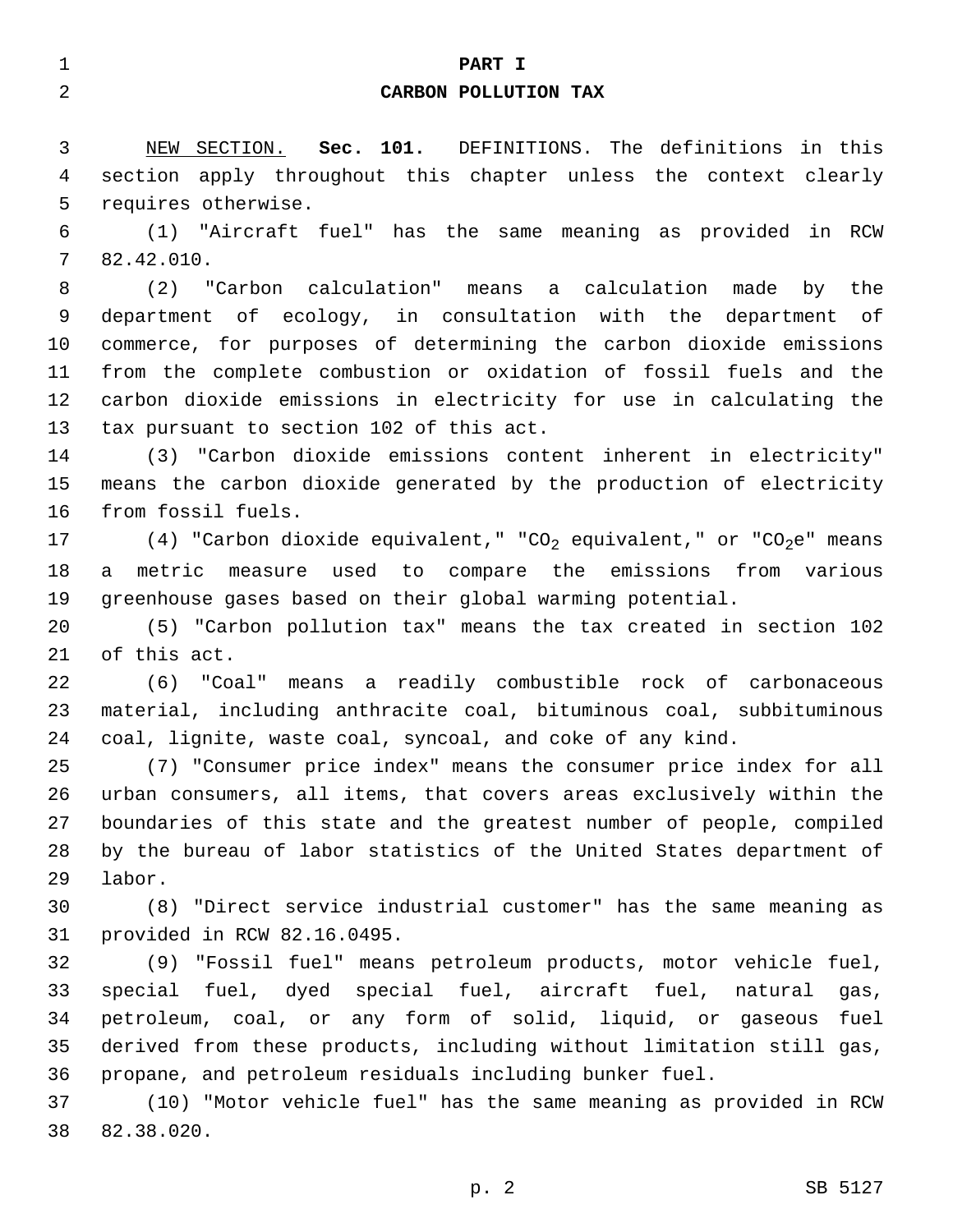(11) "Natural gas" means naturally occurring mixtures of hydrocarbon gases and vapors consisting principally of methane, whether in gaseous or liquid form, including methane clathrate.

(12) "Person" has the same meaning as provided in RCW 82.04.030.

 (13) "Petroleum product" has the same meaning as provided in RCW 82.23A.010.6

(14) "Sale" has the same meaning as provided in RCW 82.04.040.

 (15) "Special fuel" has the same meaning as provided in RCW 82.38.020 and includes fuel that is sold or used to propel vessels.

 (16) "Taxpayer" means a person subject to the tax imposed in this 11 chapter.

 (17)(a) "Use," "used," "using," or "put to use" means, with respect to any fossil fuel, the consumption in this state of the fossil fuel by the taxpayer or the possession or storage in this state of the fossil fuel by the taxpayer preparatory to subsequent consumption of the fossil fuel within this state by the taxpayer.

 (b) For purposes of this subsection (17), "possession" means the control of fossil fuel located within this state and includes both actual and constructive possession. "Actual possession" occurs when the person with control has physical possession. "Constructive possession" occurs when the person with control does not have physical possession. "Control" means the power to sell or use a fossil fuel or to authorize the sale or use by another.

 (18) "Year" means the twelve-month period commencing January 1st and ending December 31st unless otherwise specified.

 NEW SECTION. **Sec. 102.** CARBON POLLUTION TAX. (1)(a) A carbon pollution tax is imposed on:

 (i) The sale or use within this state of all fossil fuels, including fossil fuels used in generating electricity; or

 (ii) The sale or consumption within this state of electricity 31 generated through the combustion of fossil fuels.

 (b) The measure of the carbon pollution tax is the carbon dioxide 33 emissions:

 (i) Resulting from the complete combustion or oxidation of fossil fuels sold or used by the taxpayer within this state; or

 (ii) inherent in electricity consumed within this state by the 37 taxpayer.

 (c)(i) The tax rate is equal to: Twenty-five dollars per metric 39 ton of carbon dioxide as of May 1, 2018; and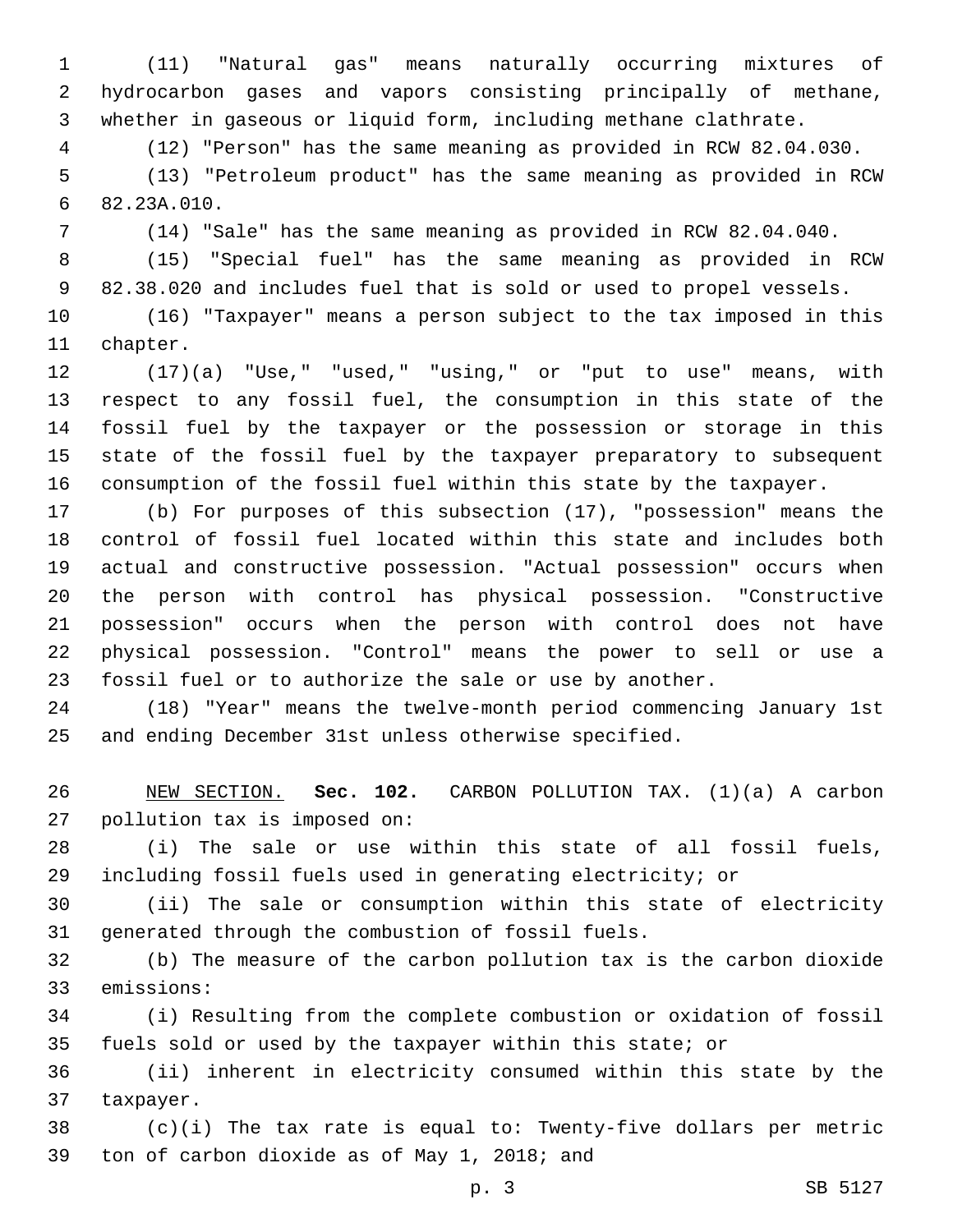(ii) For subsequent years, beginning January 1, 2019, the department must adjust the previous year's tax rate by the rate of inflation, as measured using the consumer price index for the most recent year for which data is available, if the rate of inflation is greater than zero, plus three and one-half percent. The department must round the tax rate to the nearest cent. The department must publish on its web site the tax rate for any year by January 1st of 8 that year.

(2) For the purposes of this chapter:9

 (a) The carbon pollution tax is imposed only once with respect to the same fossil fuel or electricity, at the time and place of the first taxable event within this state, and upon the first taxable person within this state. The carbon pollution tax does not apply to the sale or consumption within this state of electricity generated using fossil fuels upon which the tax under this chapter has been 16 imposed;

17 (b) The carbon pollution tax applies only to:

 (i) Persons who are required to be registered with the department 19 under RCW 82.32.030(1);

 (ii) The state, its political subdivisions, and municipal 21 corporations; and

 (iii) Persons who maintain a place of business in this state but who are not required to be registered with the department under RCW 82.32.030(1);

 (c) A sale of fossil fuel takes place in this state when the fossil fuel is delivered in this state to the purchaser or a person designated by the purchaser, notwithstanding any contract terms designating a location outside of this state as the place of sale; 29 and

 (d) Each sale within this state of a fossil fuel or electricity, other than a sale of electricity to consumers who are not direct service industrial customers, must indicate on the invoice or other document of sale the amount of carbon pollution tax paid or to be paid with respect to the fossil fuel or electricity and the rate of such tax paid or to be paid, who paid or is liable to pay the tax, and any other information as may be prescribed by the department by rule. If a purchaser of fossil fuels or electricity sold within this state fails to obtain an invoice or document of sale that complies with this subsection (2)(d), the department may collect the carbon 40 pollution tax from the purchaser.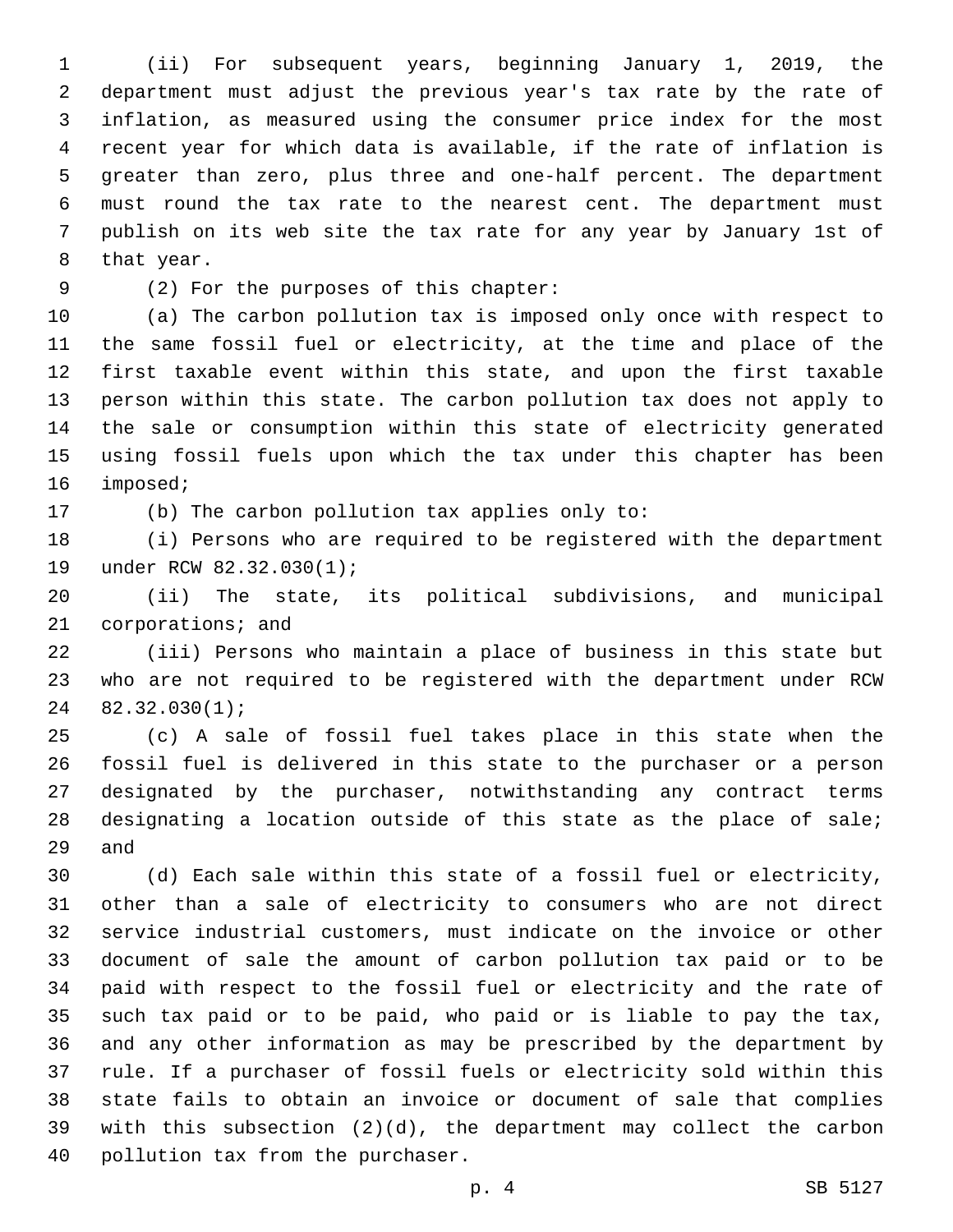(3) For purposes of determining the tax due under this chapter:

 (a) The department must use the carbon calculation for all fossil fuels sold or used within the state or inherent in electricity sold or consumed within this state.4

 (b) For the sale or consumption of electricity where the source of fossil fuels used to generate the electricity is unknown or unspecified, the carbon dioxide inherent in that electricity is one metric ton of carbon dioxide equivalent per megawatt-hour.

 (4) For taxpayers who are also subject to any of the taxes imposed under chapter 82.04, 82.08, 82.12, or 82.16 RCW, the frequency of reporting and payment of the carbon pollution tax must, to the extent practicable, coincide with a taxpayer's reporting periods for the taxes imposed under chapter 82.04, 82.08, 82.12, or 14 82.16 RCW.

 (5) The carbon pollution tax on the sale or use of fossil fuels 16 is on the seller or user of the fossil fuel.

 (6)(a) The carbon pollution tax on the sale or consumption of 18 electricity is on the:

 (i) Seller of the electricity if the seller is required to be registered with the department for purposes of paying taxes due under 21 chapter 82.04 or 82.16 RCW; or

 (ii) Direct service industrial customer if the direct service industrial customer purchased the electricity from a seller who is not required to be registered with the department for purposes of paying taxes due under chapter 82.04 or 82.16 RCW.

 (b) The carbon pollution tax on the sale or consumption within this state of electricity generated by fossil fuels does not apply to any consumer of electricity other than a direct service industrial 29 customer.

 (7) The department must develop and make available worksheets, tax tables, and guidance documents necessary to calculate the carbon dioxide emissions of fossil fuels or the carbon dioxide emissions 33 inherent in electricity.

 NEW SECTION. **Sec. 103.** EXEMPTIONS AND CREDITS. (1) The carbon pollution tax does not apply to:

 (a) Fossil fuels brought into this state by means of the primary fuel supply tank of a motor vehicle, vessel, locomotive, or aircraft, actively supplying fuel for combustion upon entry into the state and 39 any electricity generated by such fossil fuels;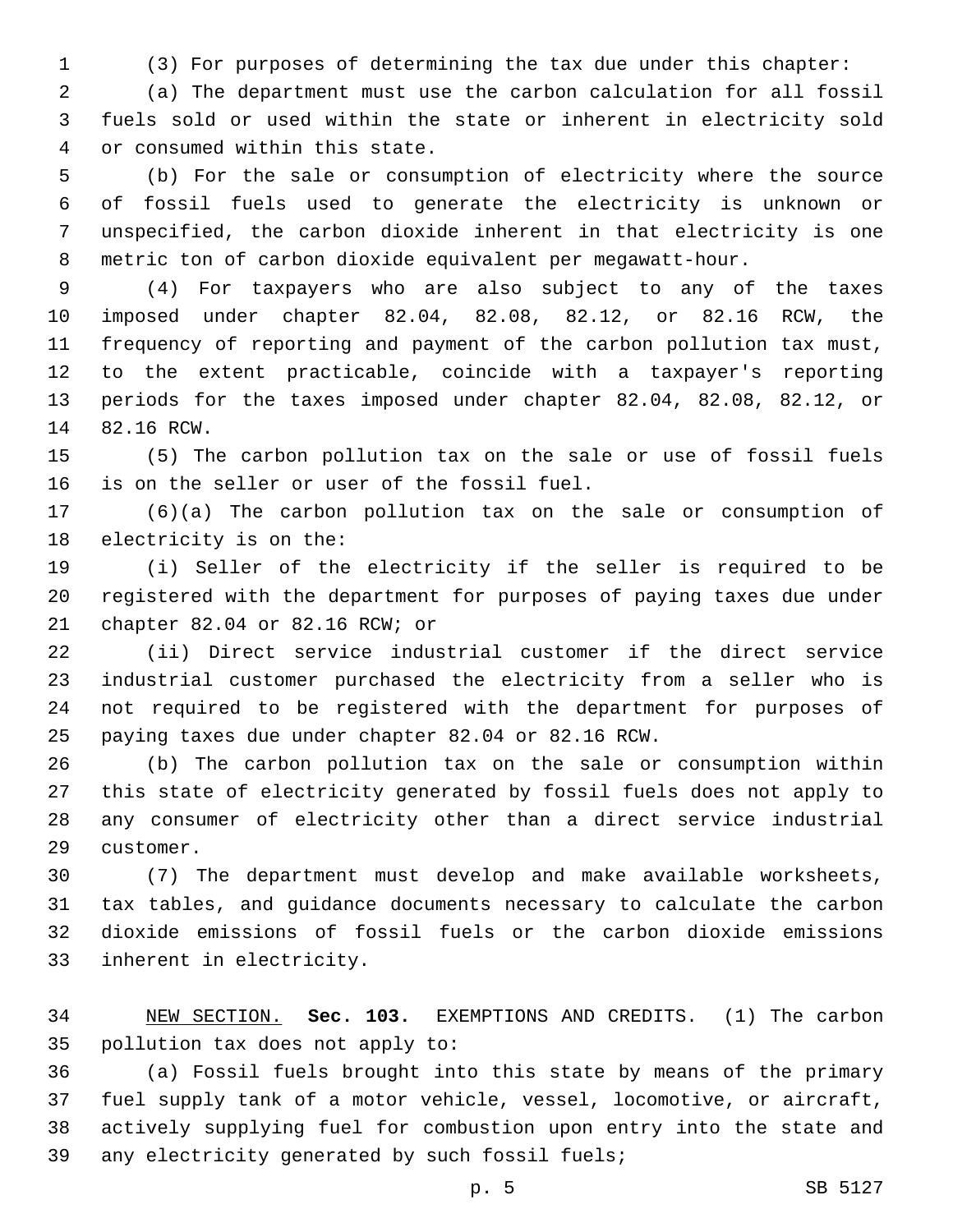(b) Fossil fuels or electricity that the state is prohibited from taxing under the state Constitution or the Constitution or laws of 3 the United States;

 (c)(i) Fossil fuels or electricity exported from this state. Export to Indian country located within the boundaries of this state is not considered export outside this state. For purposes of this subsection (1)(c)(i), "Indian country" has the same meaning as provided in RCW 37.12.160.8

 (ii) An exporter of fossil fuels or electricity upon which another person previously paid the carbon pollution tax or for which allowances were purchased in a state-administered greenhouse gas emissions trading program is entitled to a credit or refund of the tax paid, if the exporter can establish to the department's satisfaction that the tax under this chapter was previously paid on the exported fossil fuels or electricity. The person who paid the carbon pollution tax is not entitled to an exemption under this subsection (1)(c) when some other person is entitled to a refund or 18 credit under this subsection  $(1)(c)(ii)$ . For purposes of this subsection (1)(c)(ii), "exporter" means a person who exports fossil 20 fuels or electricity from this state;

 (d) Fossil fuels or electricity sold to or used by a light and power business, as defined in RCW 82.16.010, for coal transition 23 power as defined in RCW  $80.80.010(5)$ ; or

 (e) Diesel fuel, biodiesel fuel, or aircraft fuel when these fuels are used solely for agricultural purposes by a farm fuel user, 26 as those terms are defined in RCW 82.08.865.

 (2) If a person pays the carbon pollution tax, or a comparable carbon pollution tax imposed by another state, on fossil fuels that are consumed in the generation of electricity sold for consumption in this state, or purchases allowances for those fossil fuels through a state-administered greenhouse gas emissions trading program, the electricity so generated will not be subject to the tax imposed under this chapter provided that the department receives evidence, pursuant to rules adopted by the department, that the tax has been paid by the person using the fossil fuels to generate electricity. The exemption provided in this subsection is limited to the total amount of comparable carbon pollution tax imposed by another state.

 (3) Credit is allowed against the cost of the purchase of allowances in a state-administered greenhouse gas emissions trading system or the carbon pollution tax for any comparable carbon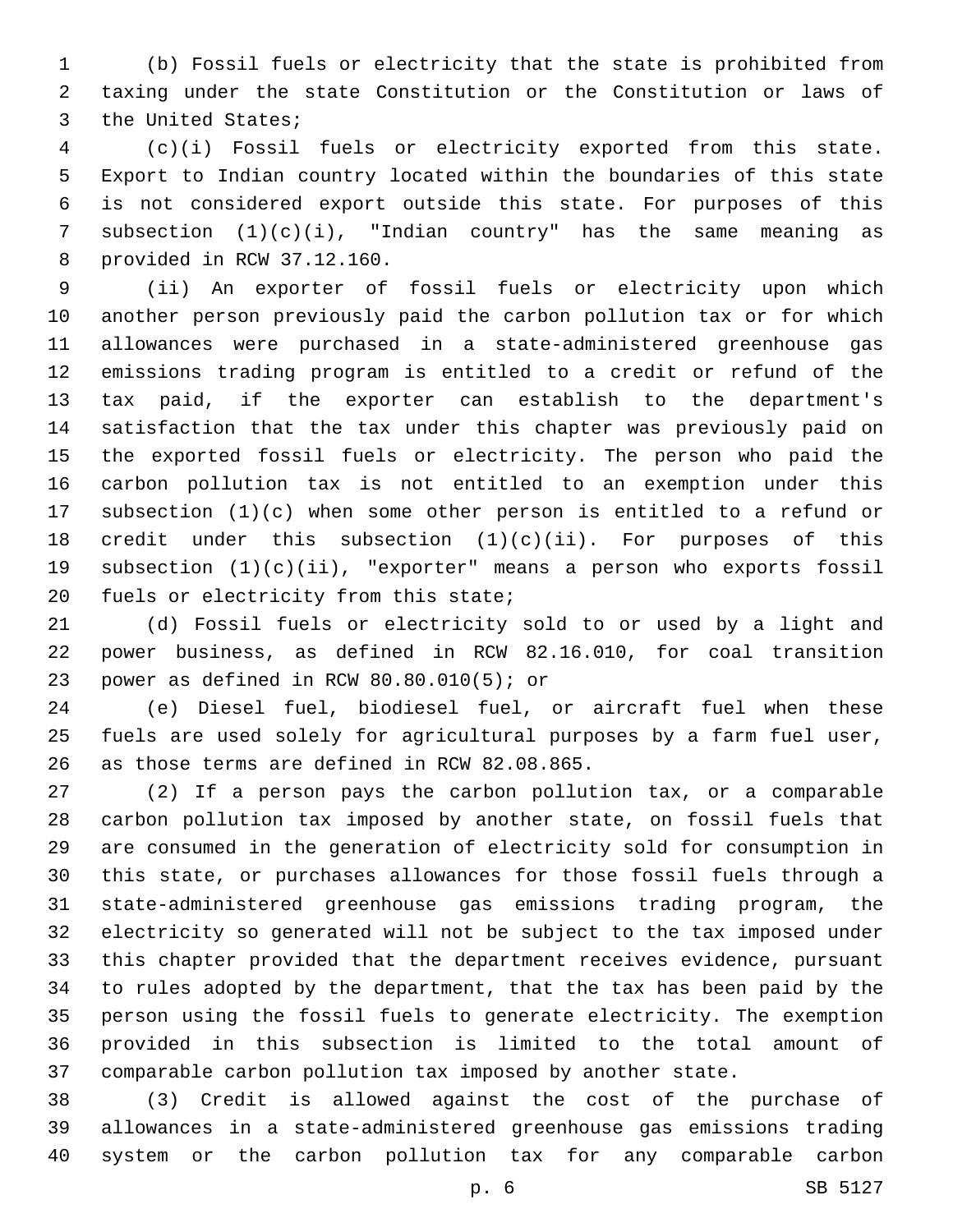pollution tax legally due and paid by the taxpayer or other person to another state with respect to the same fossil fuel or electricity. The amount of the credit may not exceed the lesser of the total amount of comparable carbon pollution tax imposed by another state or the tax liability arising under this chapter with respect to that 6 fossil fuel or electricity.

 (4) The definitions in this subsection apply throughout this section unless the context clearly requires otherwise.

 (a) "Allowance" means an instrument that permits an entity to emit one metric ton of carbon dioxide equivalent in a state- administered greenhouse gas emissions trading system recognized by 12 the department of commerce.

(b) "Comparable carbon pollution tax" means a tax that is:

 (i) Imposed on the sale, use, possession, transfer, or consumption of fossil fuels, or the sale, consumption, or generation of electricity produced through the combustion of fossil fuels, and that is not generally imposed on other activities or privileges; and

 (ii) Measured by the carbon dioxide emissions resulting from the complete combustion or oxidation of such fossil fuels, or the carbon dioxide inherent in such electricity, in terms of carbon dioxide 21 emissions.

 (c) "State" means (i) the state of Washington, (ii) a state of the United States other than Washington, or any political subdivision of such other state, (iii) the District of Columbia, and (iv) any 25 foreign country or political subdivision thereof.

 NEW SECTION. **Sec. 104.** RULE-MAKING AND OTHER ADMINISTRATIVE AUTHORITY. (1) The provisions of chapter 82.32 RCW apply to this chapter.

 (2) The department, department of ecology, and the department of commerce may adopt rules as they deem necessary to administer this 31 chapter.

 NEW SECTION. **Sec. 105.** TAXPAYER REPORTS. (1) As part of a taxpayer's tax reporting obligation, each taxpayer remitting the carbon pollution tax on electricity as provided in section 102(1)(a)(ii) of this act must file with the department a carbon content report containing the information contained in RCW 19.29A.060 and such other information as the department may require for purposes of this chapter, together with the tax calculated thereon based on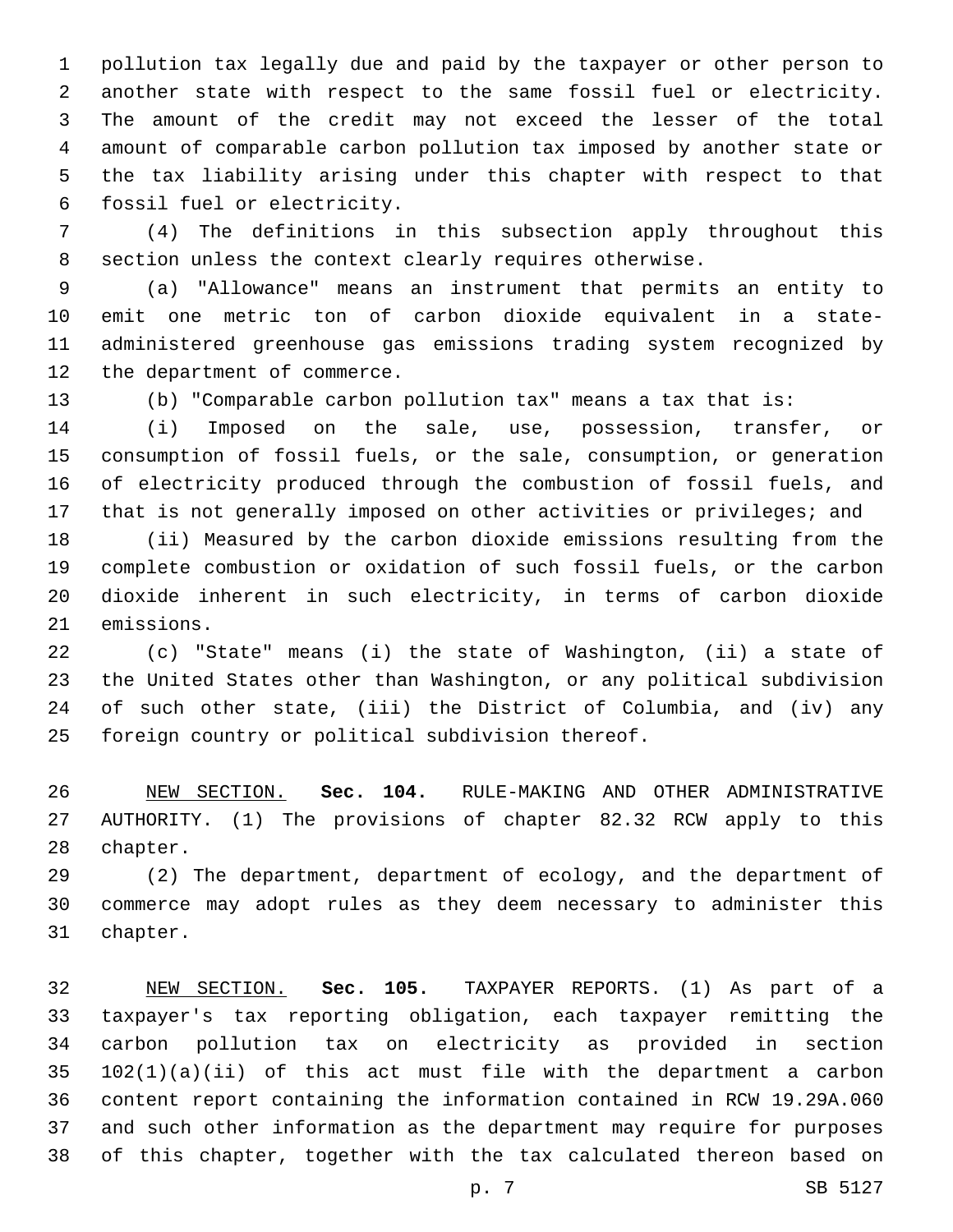tax tables adopted by the department pursuant to section 102(7) of this act. If the taxpayer cannot identify the resources, the department must assume the carbon content inherent in that electricity to be one metric ton of carbon dioxide per megawatt-hour. (2) For purposes of determining the tax due under this chapter, the department must use the carbon calculation provided in section 7 102(3) of this act.

 (3) As part of a taxpayer's tax reporting obligation, each taxpayer remitting the carbon pollution tax on fossil fuels as provided in section 102(1)(a)(i) of this act, must file with the department a report that details the fossil fuels used in the refining process and the fuel types and quantities produced for sale into the state each year, and such other information as the department may require for purposes of reporting tax due under this chapter, together with the tax due thereon based on the tax tables adopted by the department pursuant to section 102(7) of this act.

 (4) If the information required in subsection (1) or (2) of this section is not available, the taxpayer may file an interim report based on estimates, together with an estimated tax payment based thereon and then file a final report no later than six months after the due date of the report required under this section. The department must add interest on amounts overpaid and penalties and interest on amounts underpaid in accordance with chapter 82.32 RCW.

 (5) All information submitted to the department under this section is considered taxpayer information under RCW 82.32.330 and is 26 not subject to disclosure.

 NEW SECTION. **Sec. 106.** REPORT BY DEPARTMENT. On or before October 31st of each year from 2019 through 2029 and biennially thereafter, the department must submit a report to the governor and the legislature containing the following with respect to the annual or biennial period ending December 31st immediately preceding the reporting date, annualized if in a biennial report:

 (1) The total carbon pollution tax collected during the reporting 34 period;

 (2) Estimated costs incurred by the department, the department of commerce, the department of ecology, and the Washington State University extension energy program directly associated with administration of the carbon pollution tax shown both in dollar amounts and as a percentage of the total amount of carbon pollution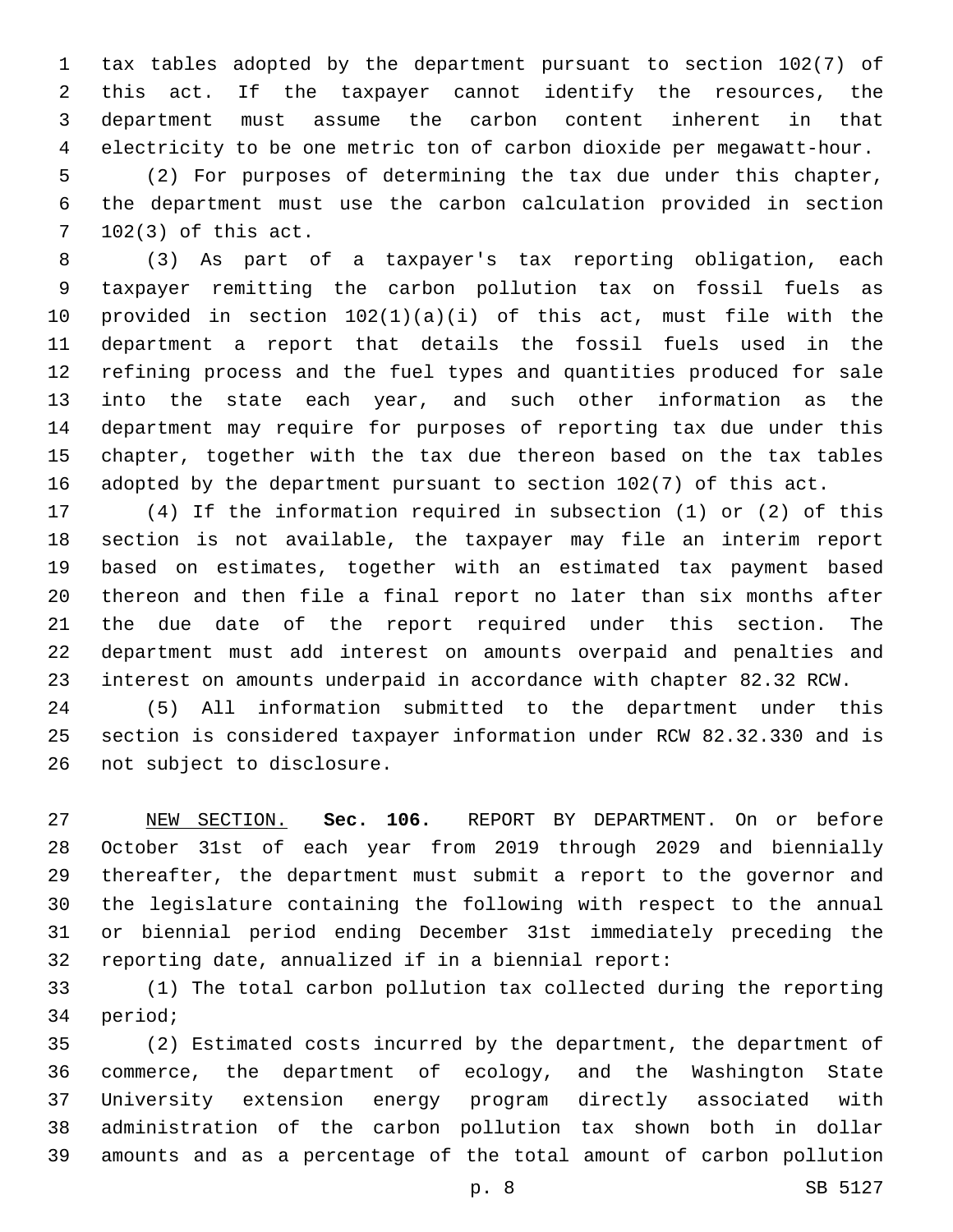tax revenues collected. The department of ecology, the department of commerce, and Washington State University extension energy program must report its estimated administrative costs under this subsection to the department each year at least two weeks before the deadline 5 for the report required under this section;

 (3) The estimated overall net revenue gain or loss calculated by comparison of subsections (1) and (2) of this section in dollar amounts and as a percentage of carbon pollution tax revenues 9 collected; and

 (4) A summary produced by the department of commerce of the investments made through its administration of the carbon reduction investment fund created in section 301 of this act. The summary should include amounts invested in each program area, project descriptions, names of grant recipients, an estimate of the greenhouse gas emissions reductions achieved or anticipated via the investments, and other pertinent information or information as periodically requested by the legislature. The department of commerce must provide the summary described under this subsection to the department each year at least two weeks before the deadline required 20 for the report required under this section.

 NEW SECTION. **Sec. 107.** TECHNICAL ASSISTANCE. Upon request of the department, the departments of commerce and ecology and the Washington State University extension energy program must provide technical assistance to the department as may be necessary for the department to effectively administer this chapter.

 NEW SECTION. **Sec. 108.** CARBON POLLUTION REDUCTION ACCOUNT. (1) The carbon pollution reduction account is created in the state treasury. All receipts from the carbon pollution tax under section 102 of this act, and other moneys directed to the account by the legislature, must be deposited into the account. Moneys in the account may only be spent after appropriation. Beginning in fiscal year 2019 and for each fiscal year thereafter, moneys in the account may only be used for the following purposes:

 (a) Fifteen percent of the moneys or two hundred fifty million dollars, whichever is greater, for water infrastructure and forest 36 health projects;

 (b) Fifteen percent of the moneys or two hundred fifty million dollars, whichever is greater, for clean energy and clean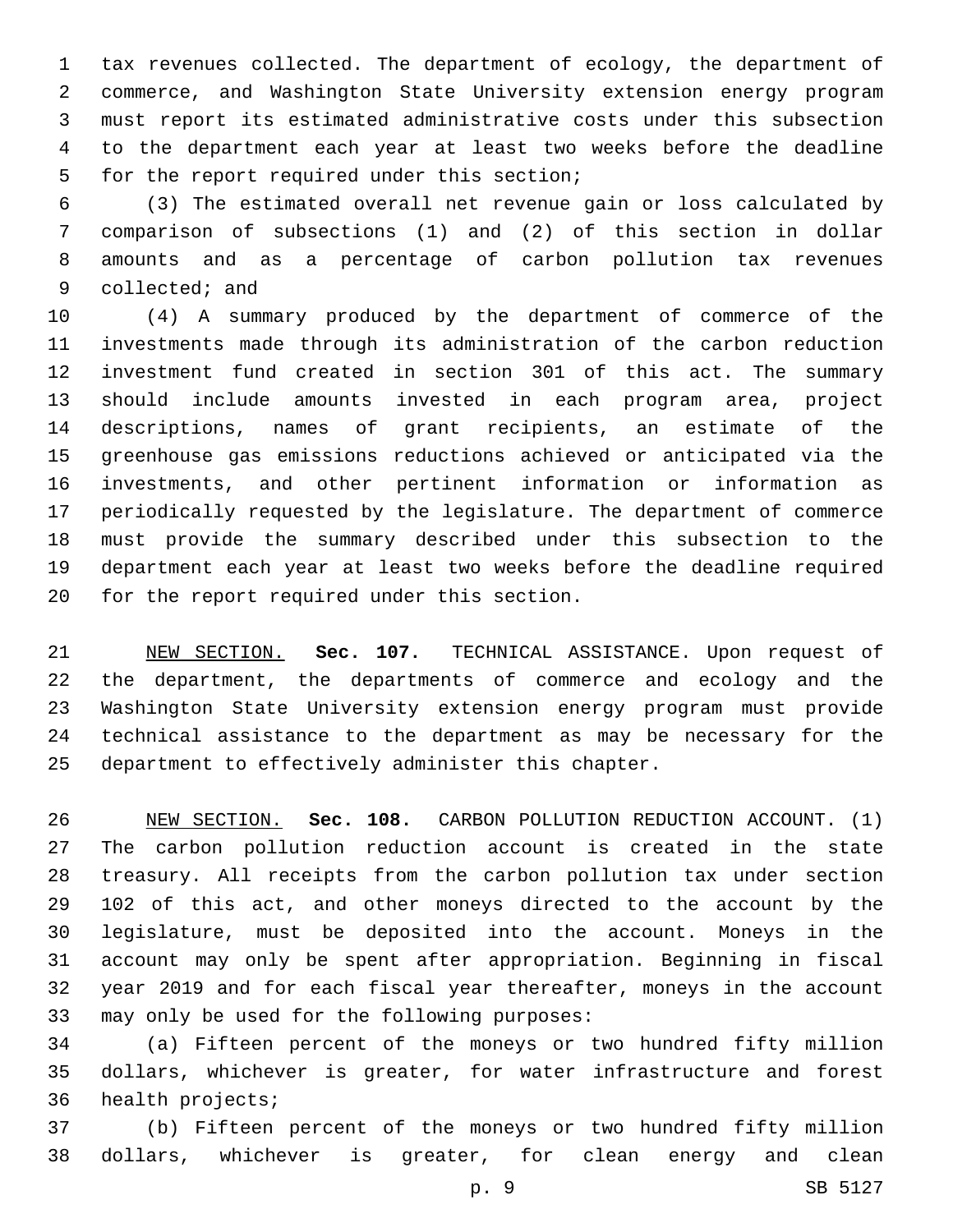transportation investments. Moneys in this subsection (1)(b) must be 2 used as follows:

 (i) At least sixty million dollars for research, development, demonstration, and pilot development of clean energy technology, for projects awarded through the clean energy fund administered by the 6 department of commerce;

 (ii) An amount sufficient to support appropriations in the omnibus capital appropriations act for weatherization, energy efficiency and solar grants, building envelope repairs, or other 10 public building energy efficiency projects; and

 (iii) The remainder to the carbon reduction investment fund 12 created in section 301 of this act;

 (c) Six percent of the moneys or one hundred million dollars, whichever is greater, to relieve the price impact of the carbon pollution tax including, but not limited to, the following programs:

(i) The aged, blind, or disabled cash assistance program;

(ii) The temporary assistance for needy families program; or

18 (iii) The low-income home energy assistance program;

 (d) Twelve percent of the moneys or two hundred million dollars, whichever is greater, for jobs and competitiveness programs in part II and part III of this act. Moneys in this subsection (1)(d) must be used as follows:22

 (i) Twenty million dollars for workforce training assistance programs as prioritized by the employment security department;

 (ii) Transfers to the state general fund as directed in the omnibus operating appropriations act for the cost of small business 27 tax relief provided in part II of this act; and

 (iii) The remainder to the carbon reduction investment fund created in section 301 of this act for industrial energy efficiency and clean manufacturing projects that help Washington manufacturers reduce their carbon intensity and lower their carbon pollution tax 32 obligations under this act; and

 (e) The department's and other agencies' costs to support and administer the carbon pollution tax and program administration for 35 investments made through this act.

 (2) The remainder of the moneys in the account must be transferred to the education legacy trust account created in RCW 38 83.100.230.

 (3) For fiscal year 2018, the legislature may direct the state treasurer to make transfers of moneys from the carbon pollution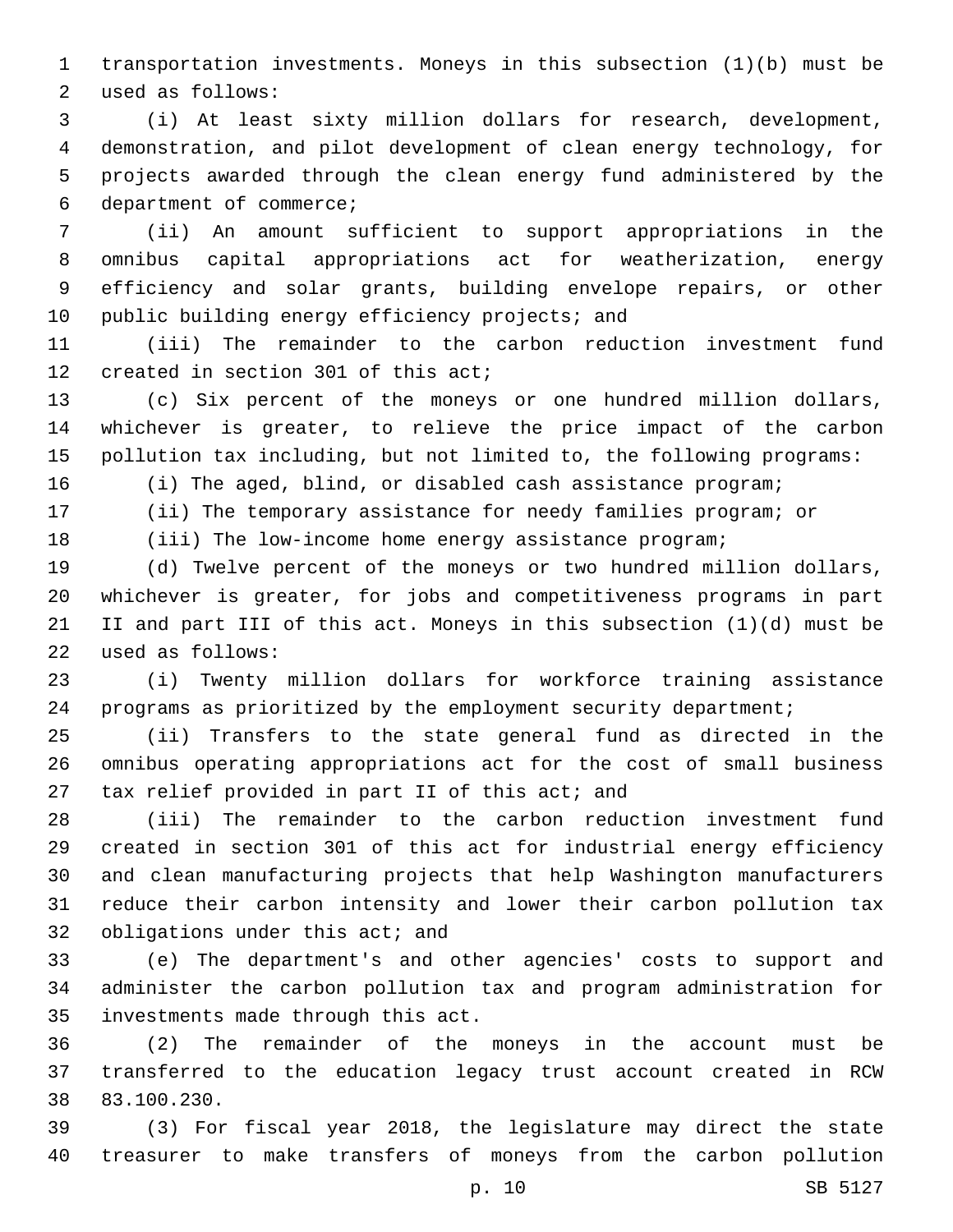reduction account to the state general fund for costs associated with 2 part II of this act prior to July 1, 2018.

 NEW SECTION. **Sec. 109.** RCW 82.32.805 and 82.32.808 do not apply to the new tax preferences, as defined in RCW 82.32.805, created in section 103, chapter . . ., Laws of 2017 (section 103 of this act).

#### **PART II**

### **SMALL BUSINESS TAX RELIEF**

 **Sec. 201.** RCW 82.32.045 and 2010 1st sp.s. c 23 s 1103 are each 9 amended to read as follows:

 (1) Except as otherwise provided in this chapter, payments of the taxes imposed under chapters 82.04, 82.08, 82.12, 82.14, and 82.16 RCW, along with reports and returns on forms prescribed by the department, are due monthly within twenty-five days after the end of 14 the month in which the taxable activities occur.

 (2) The department of revenue may relieve any taxpayer or class of taxpayers from the obligation of remitting monthly and may require the return to cover other longer reporting periods, but in no event may returns be filed for a period greater than one year. For these taxpayers, tax payments are due on or before the last day of the month next succeeding the end of the period covered by the return.

 (3) The department of revenue may also require verified annual returns from any taxpayer, setting forth such additional information as it may deem necessary to correctly determine tax liability.

 (4) Notwithstanding subsections (1) and (2) of this section, the department may relieve any person of the requirement to file returns and pay any taxes otherwise due under chapters 82.04 and 82.16 RCW if 27 the following conditions are met:

 (a) The person's value of products, gross proceeds of sales, or gross income of the business, from all business activities taxable 30 under chapter 82.04 RCW, is ((less than:

31 (i) Twenty-eight thousand dollars per year; or

32 (ii) Forty-six thousand six hundred sixty-seven dollars per  $\frac{1}{2}$ 

 (i) For persons generating less than fifty percent of their taxable amount from activities taxable under RCW 82.04.255, 82.04.290(2)(a), and 82.04.285, less than:

(A) Twenty-eight thousand dollars per year through June 30, 2018;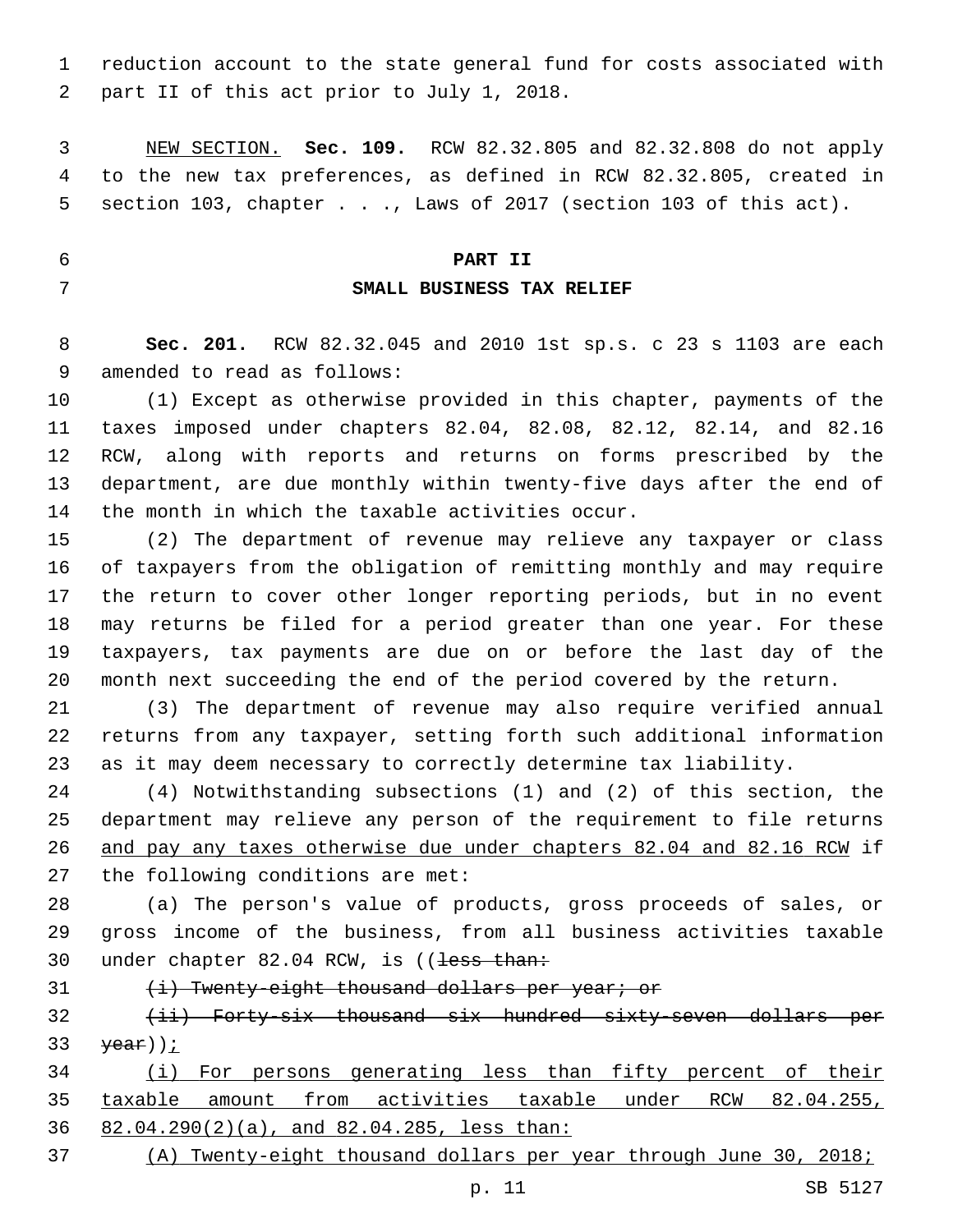(B) One hundred thousand dollars per year beginning July 1, 2018;

or

 (ii) For persons generating at least fifty percent of their taxable amount from activities taxable under RCW 82.04.255, 82.04.290(2)(a), and 82.04.285 less than one hundred thousand dollars 6 per year;

 (b) The person's gross income of the business from all activities taxable under chapter 82.16 RCW is less than twenty-four thousand 9 dollars per year; and

 (c) The person is not required to collect or pay to the department of revenue any other tax or fee which the department is 12 authorized to collect.

 **Sec. 202.** RCW 82.04.4451 and 2010 1st sp.s. c 23 s 1102 are each 14 amended to read as follows:

 (1) In computing the tax imposed under this chapter, a credit is allowed against the amount of tax otherwise due under this chapter, as provided in this section. The maximum credit for a taxpayer for a 18 reporting period is determined by multiplying the applicable maximum monthly credit amount provided in (a) or (b) of this subsection (1) by the number of months in the reporting period, as determined under RCW 82.32.045.

22 (a) Except for taxpayers that report at least fifty percent of their taxable amount under RCW 82.04.255, 82.04.290(2)(a), and 24 82.04.285, the maximum ((eredit for a taxpayer for a reporting period is thirty-five dollars multiplied by the number of months in the 26 reporting period, as determined under RCW 82.32.045)) monthly credit 27 amount for a taxpayer is:

(i) Thirty-five dollars through June 30, 2018; and

(ii) One hundred twenty-five dollars beginning July 1, 2018.

 (b) For a taxpayer that reports at least fifty percent of its taxable amount under RCW 82.04.255, 82.04.290(2)(a), and 82.04.285, 32 the maximum ((credit for a reporting period is seventy dollars multiplied by the number of months in the reporting period, as determined under RCW 82.32.045)) monthly credit amount is one hundred 35 twenty-five dollars.

 (2) When the amount of tax otherwise due under this chapter is equal to or less than the maximum credit, a credit is allowed equal to the amount of tax otherwise due under this chapter.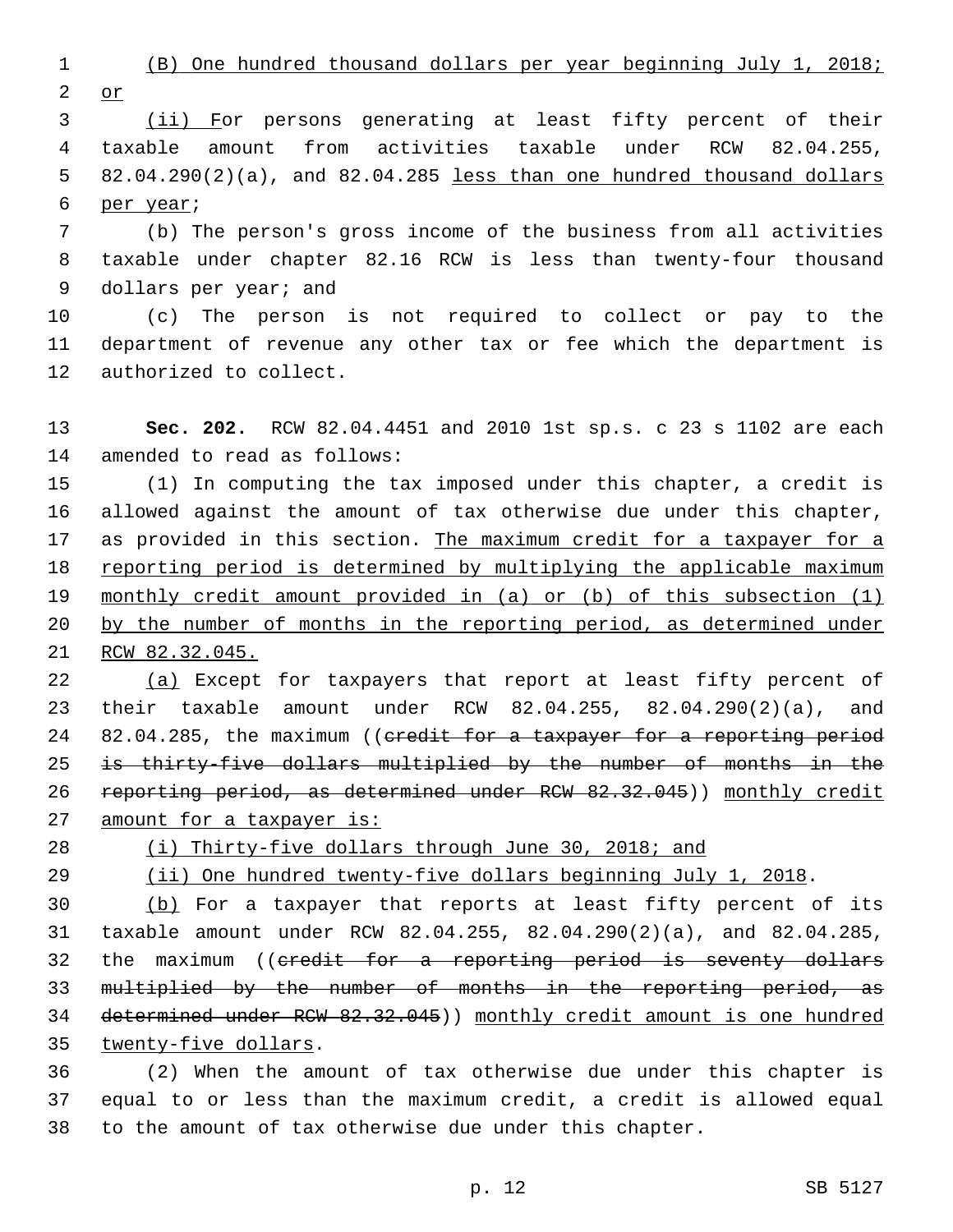(3) When the amount of tax otherwise due under this chapter exceeds the maximum credit, a reduced credit is allowed equal to twice the maximum credit, minus the tax otherwise due under this chapter, but not less than zero.4

 (4) The department may prepare a tax credit table consisting of tax ranges using increments of no more than five dollars and a corresponding tax credit to be applied to those tax ranges. The table shall be prepared in such a manner that no taxpayer will owe a greater amount of tax by using the table than would be owed by performing the calculation under subsections (1) through (3) of this section. A table prepared by the department under this subsection must be used by all taxpayers in taking the credit provided in this 13 section.

#### **PART III**

#### **CARBON REDUCTION INVESTMENT FUND**

 NEW SECTION. **Sec. 301.** The carbon reduction investment fund is created in the state treasury. Funds specified under section 108 of this act, and other moneys directed by the legislature, must be deposited in the fund. Moneys in the fund must only be used for the purposes described in this section, and may only be spent after appropriation.

 (1) The department of commerce must manage the fund and in the role of manager must solicit proposals and award funding for projects that reduce greenhouse gas emissions, improve energy efficiency, and 25 support jobs in Washington state.

 (2) The department of commerce must consult with the department of ecology and the Washington State University extension energy program in the design of four program areas for investments and in the review of proposals submitted within each of these program areas:

 (a) Industrial energy efficiency. Manufacturers as defined in RCW 82.04.110 may propose projects that increase the energy efficiency or reduce the greenhouse gas emissions of its facility including, but not limited to, proposals to implement combined heat and power, district energy, on-site renewables, or to upgrade existing equipment such as boilers to more efficient models and to switch to less carbon intensive fuel sources. Projects that reduce process emissions may 37 also be considered;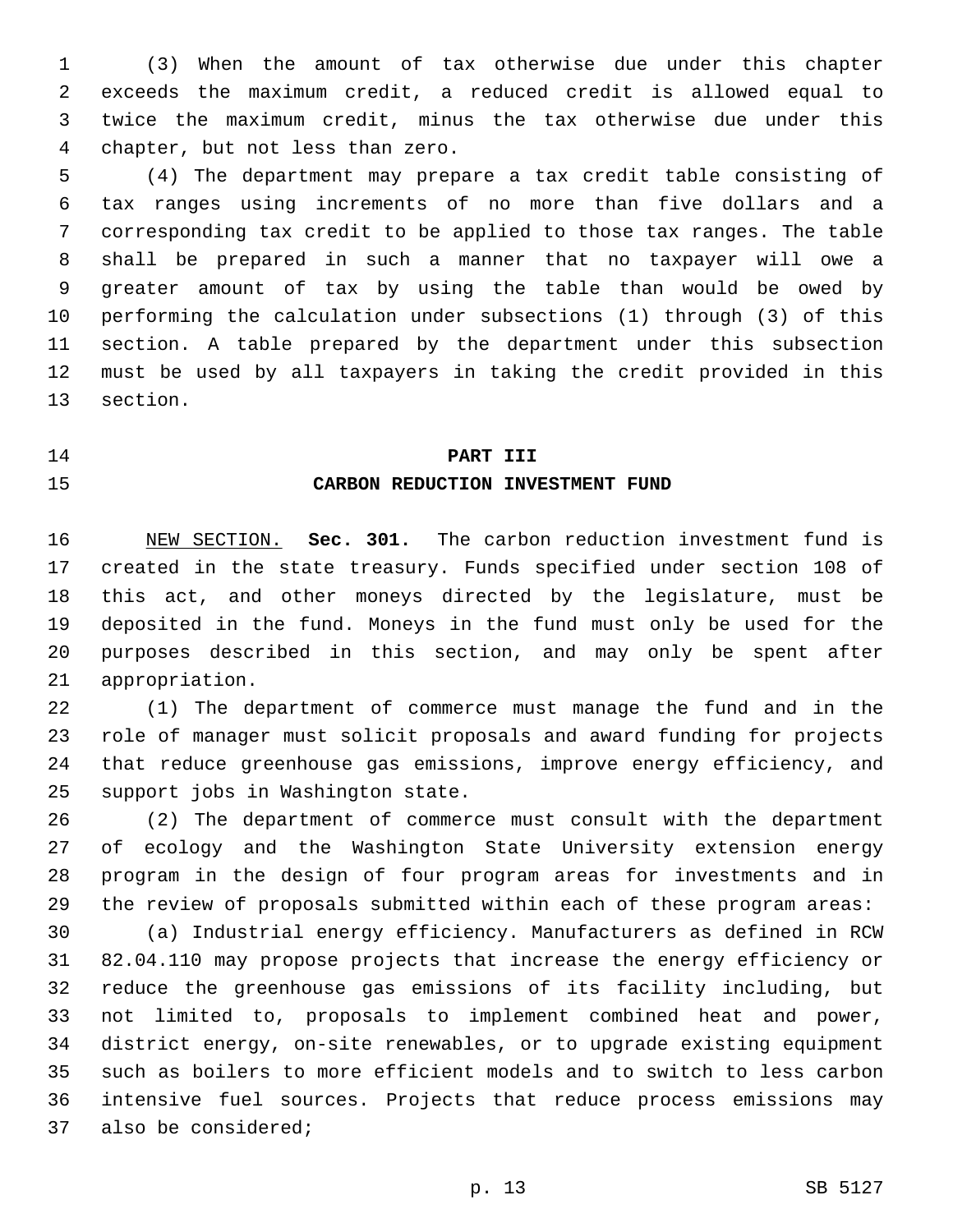(b) Clean transportation. Managers of transportation fleets, transit agencies, and others may propose projects that reduce transportation-related emissions including, but not limited to, proposals that exceed workplace targets for commute trip reduction under the authority of chapter 70.94 RCW; accelerate the electrification of, or use of hydrogen fuel cell technology to fuel, public transit vehicles and light duty vehicle fleets; create electric vehicle charging or hydrogen refueling infrastructure; and proposals that implement biomethane or other gaseous or liquid biofuels for transportation that result in reduced greenhouse gas 11 emissions;

 (c) Energy efficiency for existing buildings. Building owners and facility managers may propose projects that improve energy efficiency and utilize demand side management of electricity, including the use of natural gas and other fossil fuel consumption proposals when they deliver emission reductions that meet the requirements set forth in 17 subsection (3) of this section; and

 (d) Other technologies. The department may, in consultation with the department of ecology and the Washington State University extension energy program, solicit proposals that deploy new and emerging technologies to reduce the carbon intensity of energy and are not explicitly covered by the programs in (a) through (c) of this subsection. The department of commerce may award funds for projects that include, but are not limited to, energy efficiency in the agricultural sector, development of new fuel sources, and synthetic 26 natural gas.

 (3) The department of commerce must by rule develop the process and mechanisms to solicit, review, approve, and award proposals, after evaluating the suitability of reverse auctions, request for proposals, or other means before selecting one or more approaches. Project proposals must be judged by criteria set in rule that must 32 include, but not be limited to:

 (a) Metric tons of carbon dioxide equivalent emissions avoided 34 over the lifetime of the project that are:

 (i) Real, specific, quantifiable, and identifiable emission 36 reductions; and

 (ii) Achieve emission reductions in addition to existing law, 38 statute, or legal requirement;

 (b) Cost-effective compared to other proposals submitted within 40 the same program area; and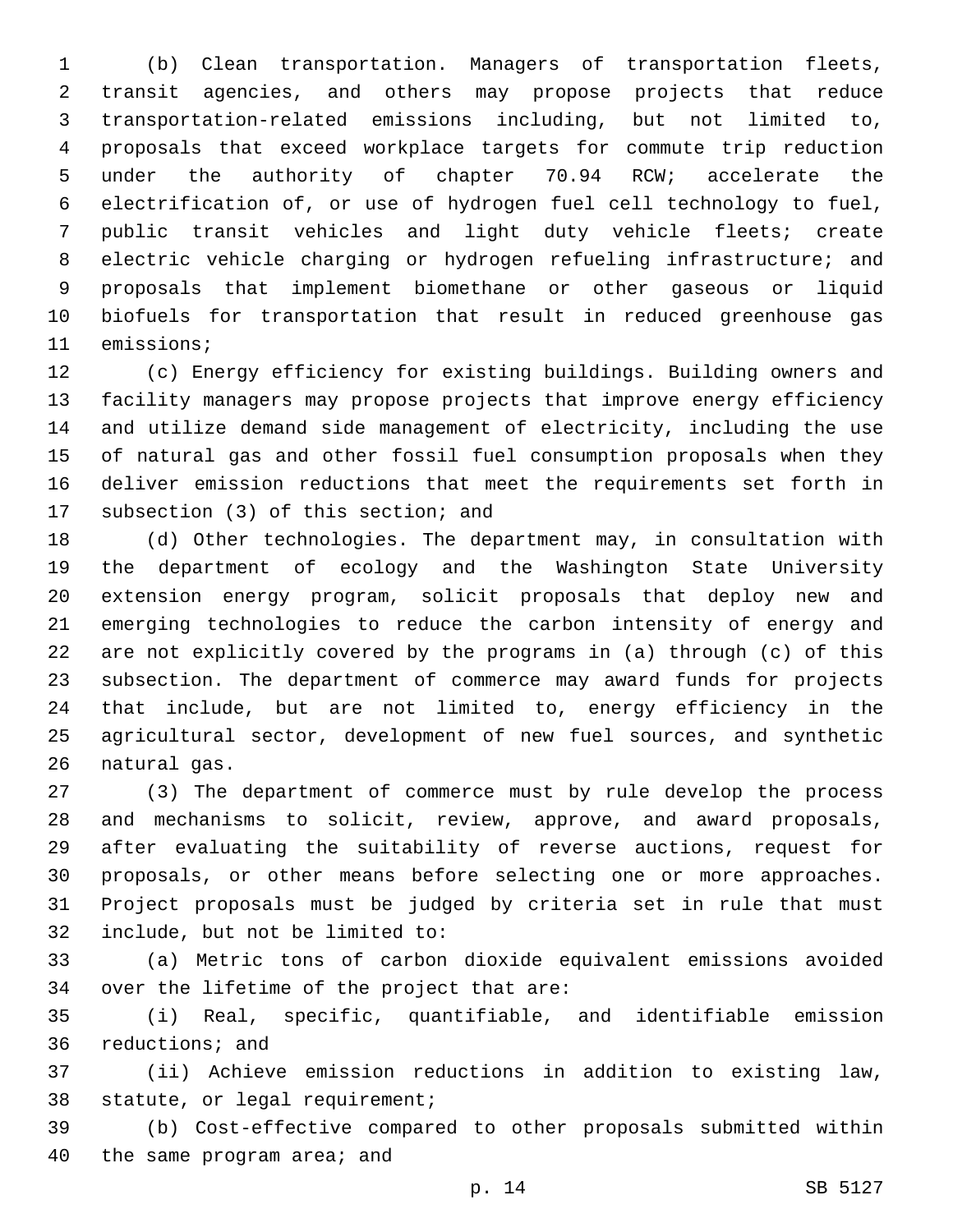(c) Include matching funds from nonstate sources.

 (4) Projects must be designed in accordance with existing greenhouse gas emission protocols approved by the department of commerce or, where none exist for the proposed activity, per methodologies developed or approved by the department of commerce.

 (5) The department of commerce must coordinate with relevant agencies and organizations to ensure that investments complement and build upon related efforts of other programs including the electric vehicle infrastructure bank and existing utility efficiency programs.

 (6) Funded project proponents must submit to the department of commerce a progress report at least annually on the anniversary date of the contract execution. The progress report must be delivered in a format specified by the department of commerce and must include the following in addition to any such information as the department of 15 commerce requires in the terms of the contract:

 (a) Summary of the investments made and technology installed and 17 deployed;

 (b) An estimate of the avoided greenhouse gas emissions since the 19 date of the signed contract or the last report;

 (c) Verification from a qualified third party, as identified by 21 the department of commerce, who must report on:

 (i) Whether the project was built or implemented according to the proposed design and any protocols or methodologies that were 24 referenced in the proposal, as approved in the funding contract;

 (ii) The verification plan that details the methods used to 26 evaluate the project;

 (iii) Their review of the proponent's accounting of emission 28 reductions;

29 (iv) The site visits conducted;

 (v) Any inconsistencies in the proponent's accounting, assessment of these inconsistencies' impacts on the integrity of the reductions, 32 and recommendations for remedial action; and

 (vi) Any additional data as the department of commerce identifies in rule making that it requires to sufficiently evaluate the project and to provide the highest integrity and verification of emission reductions.36

 (7) The department of commerce must design project funding contracts, monitor project implementation, and track contract performance, to actively assist the project proponent in securing the 40 expected project outcomes.